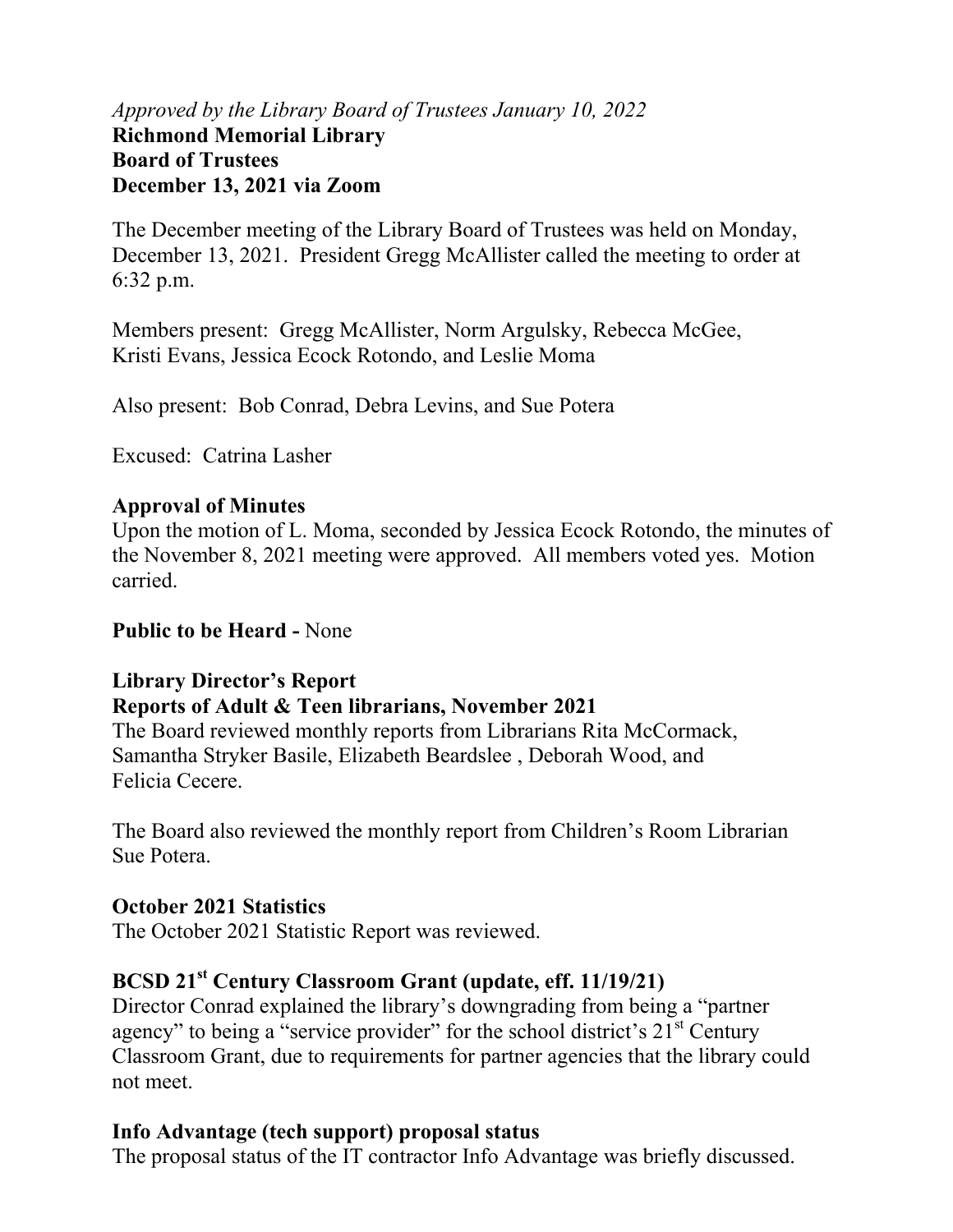### **Website status (restored 12/10/2021) and saga**

Website issues were resolved, details were given.

## **Director's SMART Goals update**

A copy of the Director's SMART Goals was scanned to the Trustees in the agenda packet. The status of each of the goals was discussed at length.

## **Wilson Legacy Grant application**

Director Conrad shared a completed copy of the Wilson Legacy Grant application with the trustees and answered questions. If received, the grant would provide funds to extend The Library Visits Program to people under 60 and bring the Program Coordinator up to Full Time hours.

## **Employee Handbook final draft**

An executive summary of the Employee Handbook will be ready for discussion at the January board meeting. Adoption of the Handbook is tentatively planned for vote at the February meeting.

## **Committee Reports** - None

### **Financial Reports**

## **November 2021 Summary of Revenues and Appropriations**

Upon the motion of R. McGee, seconded by K. Evans, it was resolved to approve the November 2021 Summary of Revenues and Appropriations. All members voted yes. Motion carried.

### **October 2021 Bank Reconciliations**

Upon the motion of R. McGee, seconded by K. Evans, it was resolved to approve the October 2021 Bank Reconciliations. All members voted yes. Motion carried.

## **Approval of Invoices for Payment**

Upon the motion of R. McGee, seconded by K. Evans, it was resolved to approve the manual checks on Warrant 32. The amount of \$5,335.36 was received by Proflex Administrators LLC for November Health Care costs. All members voted yes. Motion carried.

Upon the motion of R. McGee, seconded by K. Evans, it was resolved to approve the payment of \$17,348.86 on Supplemental Warrant 30. All members voted yes. Motion carried.

Upon the motion of R. McGee, seconded by K. Evans, it was resolved to approve the payment of \$111,368.13 on Supplemental Warrant 33. All members voted yes. Motion carried.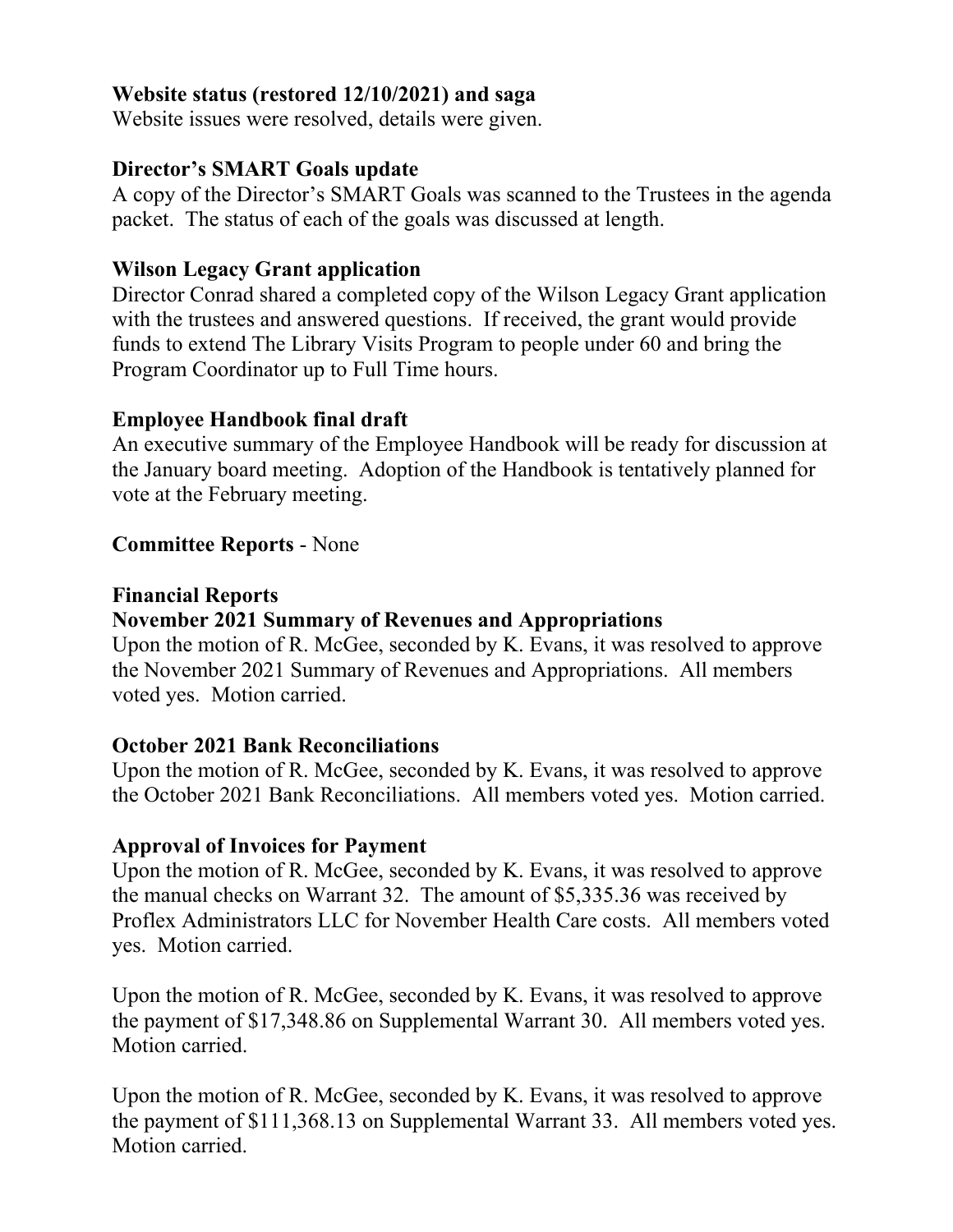Upon the motion of R. McGee, seconded by K. Evans, it was resolved to approve the payment of \$23,434.57 on Warrant 34. All members voted yes. Motion carried.

### **Request for Budgetary Transfer**

Upon the motion of J. Ecock Rotondo, seconded by R. McGee, it was resolved to approve the following transfers:

\$380.00 from Other Expenses to NYS Retirement for the 2022 Annual Invoice from NYS & Local Retirement System.

\$489.61 from Other Expenses to Microfilm for the cost increase of microfilming and vault storage.

All members voted yes. Motion carried.

#### **Communications Resignation of Library Page Ciarra Doty**

A resignation of Library Page Ciarra Doty was received. Her last day was November 19, 2021.

**Unfinished Business -** None

## **New Business**

### **Adoption of updates to** *Temporary Safety Policy*

Upon the motion of J. Ecock Rotondo, seconded by R. McGee, it was resolved to approve the updates to the *Temporary Safety Policy* as presented. All members voted yes. Motion carried.

## **Donation of a large format photograph by the artist, Daniel Hogan**

Upon the motion of R. McGee, seconded by L. Moma, it was resolved to accept the donation of a large format photograph by the artist Daniel Hogan without restrictions. All members voted yes. Motion carried.

### **Suspension of patrons from the library**

Upon the motion of K. Evans, seconded by L. Moma, it was resolved to suspend the following library patrons:

For 3 months (Through 3/14/22) Mr. Scott R. Buckel Mr. Kenneth Marrocco